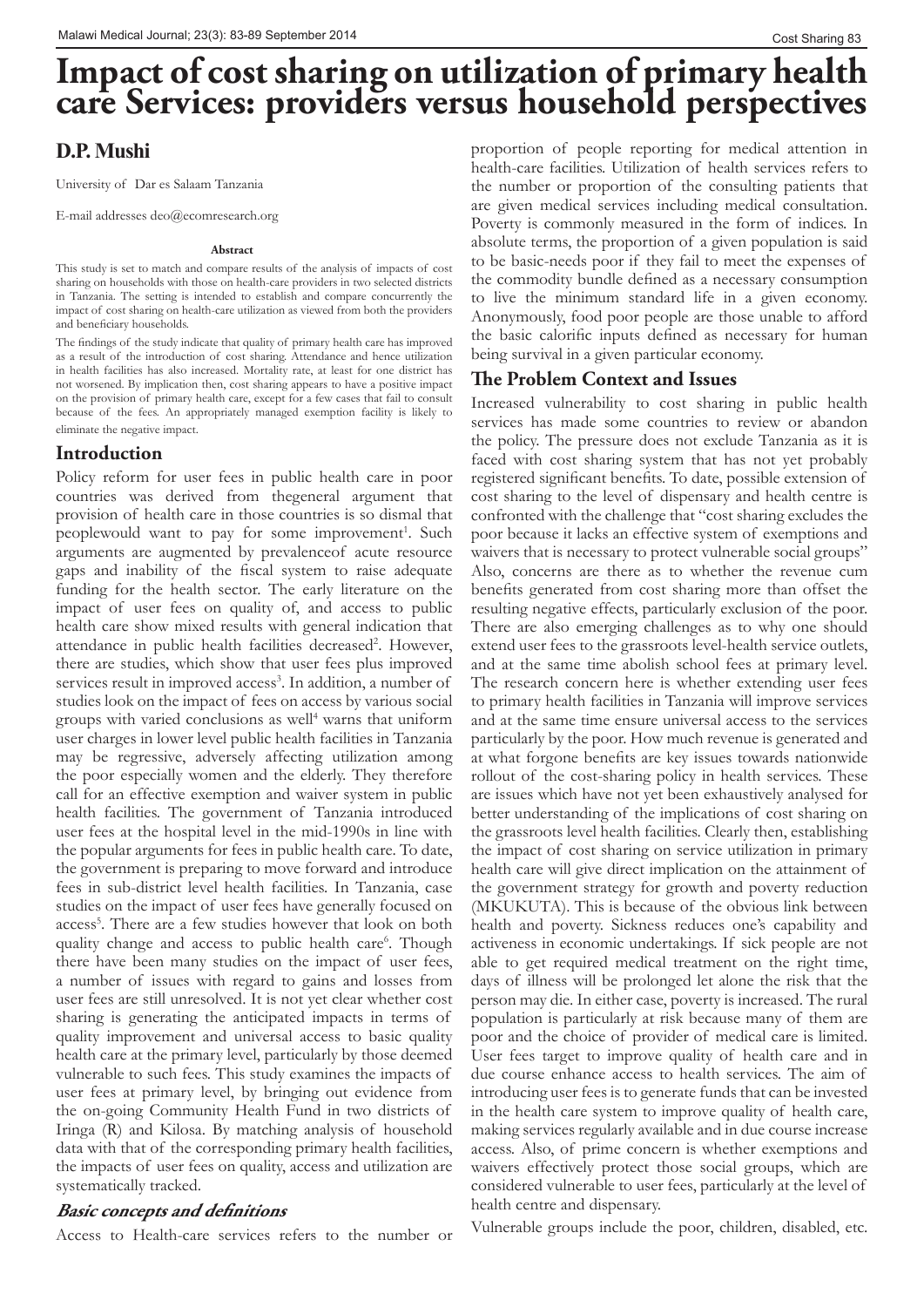This study, therefore, examines the Tanzanian experience with user fees with particular reference to potential exclusions and possibility of extending the fees to primary health

facilities. Thus, this study focuses on the following main objective: Provide an evidence-based analysis of the extent to which the anticipated benefits of user fees at the dispensary level have been attained and the disadvantages have been mitigated.

## **Arguments for and against cost sharing**

## **Health care financing in Tanzania**

Tanzania is in the bottom list of the poorest countries (with estimated GDP per capita of \$240) with about 80% of its people living in villages in rural settlements. About 38% of the people are below national poverty line. A study by Smith and Rawal in1992<sup>7</sup> showed that 80% of people in Tanzania were willing to pay a small fee in medical care, in order to improve the then deteriorating health services. On the basis of the results and the then popular arguments for user fees, the government introduced user fees in health care services in 1993. The studies that were carried out immediately after the introduction of fees show that the rate of drop out was alarming<sup>8</sup>. Along with the negative impact of user fees, Mushi (2001)<sup>9</sup> found that consumers' knowledge on the benefits of health care and their perceptions of quality of medical care have far reaching effects not only on price sensitivity but also on the choice of the provider of health care. Cost sharing in the public health sector has been operational in Tanzania for about thirteen years now. There are good lessons to learn and ill experiences that have been identified in various studies on user fees. The studies include those which have been carried out in and outside Tanzania to assess the impact of the cost-sharing program from the late 1980's onwards. On the basis of the results and the shortfalls of the methodologies employed, we provide a critical review of the contribution of cost sharing in the improvement of the delivery of health services in Tanzania. The review here, which we call impact assessment of cost sharing, is divided into two; review of findings from the early and the more recent studies on cost sharing in Tanzania and those from the recent actual impact assessments by hospital management teams themselves. As it is commonly argued, cost sharing is not the only barrier to accessing health care in Tanzania; there are other more binding constraints, which we also discuss in this report. Of recent is the argument that abolition of cost sharing in health services will improve utilization, particularly by the poor because the exemption and waiver facilities are inefficient. Drawing from the past experience, before introduction of user fees, the reasons that led the government to introduce cost sharing, and the achievements made so far, this study argues critically on the likely effects of abolishing the costsharing program in Tanzania. This is further augmented by the experience of other countries in the sub region that have recently abolished user fees in Public health services.

## **Review of the recent arguments against cost sharing in Tanzania**

Broadly, we distinguish between two sets of studies on the impact of cost sharing; those which were done prematurely during the implementation period – i.e. around the first five years of the programme, and that which were done later after full implementation of the programme – i.e. roughly after the year 2000. As commonly argued in the theory, a sudden price change is associated with demand or consumption

shocks that tend to level down overtime. Precisely, this effect is depicted by the early studies on cost sharing in Tanzania, which found that access to health care declined as a result of the introduction of user fees as indicated earlier in Section One. The studies focused on assessment of access to health care from household interviews and opinion survey data. The finding that initially user fees reduce utilization is common in many countries that have introduced cost sharing. This has been described as a sudden price change whose effect sustains for a short period. In Tanzania, this pattern has been confirmed by the results of recent studies on the impact of cost sharing, which we discuss next. Looking now on the results of recent studies on cost sharing, we note that there have been mixed results. On one hand, there are studies whose results indicate that the poor and other vulnerable social groups fail to access health care because of user fees. But on the other hand there are studies whose results suggest that cost sharing is delivering the intended objectives except that the exemption and waiver facilities are inefficient. Also, there have been a number of surveys, which included some interviews to probe on how households cope with reforms in the health sector; their results show that the proportion of households that fail to access health care because of the inability to meet treatment costs is far smaller than that predicted by the early studies on cost sharing. Generally then, the studies which were done immediately after the introduction of user fees in public hospitals indicate that access to health care declined significantly as a result of the programme. However, the more recent studies on the same issues show mixed results but focus more on the failure of the exemption and waiver facilities to protect vulnerable social groups from the negative impact of the policy. Where is the bottom line

then? First, we critically look on the methodologies that generate the results and the emerging conclusions. With an exemption of very few, the studies on the impact of cost sharing build their arguments from household surveys designed for that purpose. We note two main weaknesses with the approach and the methodology employed. The government has not yet introduced cost sharing in primary health services which are of great concern to rural communities. The Community Health Fund was by then being piloted in only 16 districts out of 116 i.e. 14% of all districts. By implication, all people access free primary health care except few districts – about 42 out of 116 -that are piloting Community Health Fund (CHF). It follows that the access which should be referred to here is access to public hospitals and not access to basic health services – except the 42 districts. To the contrary, the studies that are purely based on household interviews cum opinion do not control for this dichotomy; they randomly selected respondents from many districts including those which have not yet introduced cost sharing at the primary level facilities. As a result, the findings exaggerate the impact of cost sharing as they bias against those districts which had not yet introduced user fees in dispensaries and health centres at the time of the surveys. This anomaly is even more serious with the findings of the early studies because none of the 116 districts had effectively introduced cost sharing in primary health services before 1999. Second is the single sourced data that explain the impact. Many of the findings of studies on impact of cost sharing are based on opinion survey of households. They do not go beyond to assess changes in utilization in health facilities and mortality rates. These are serious limitations of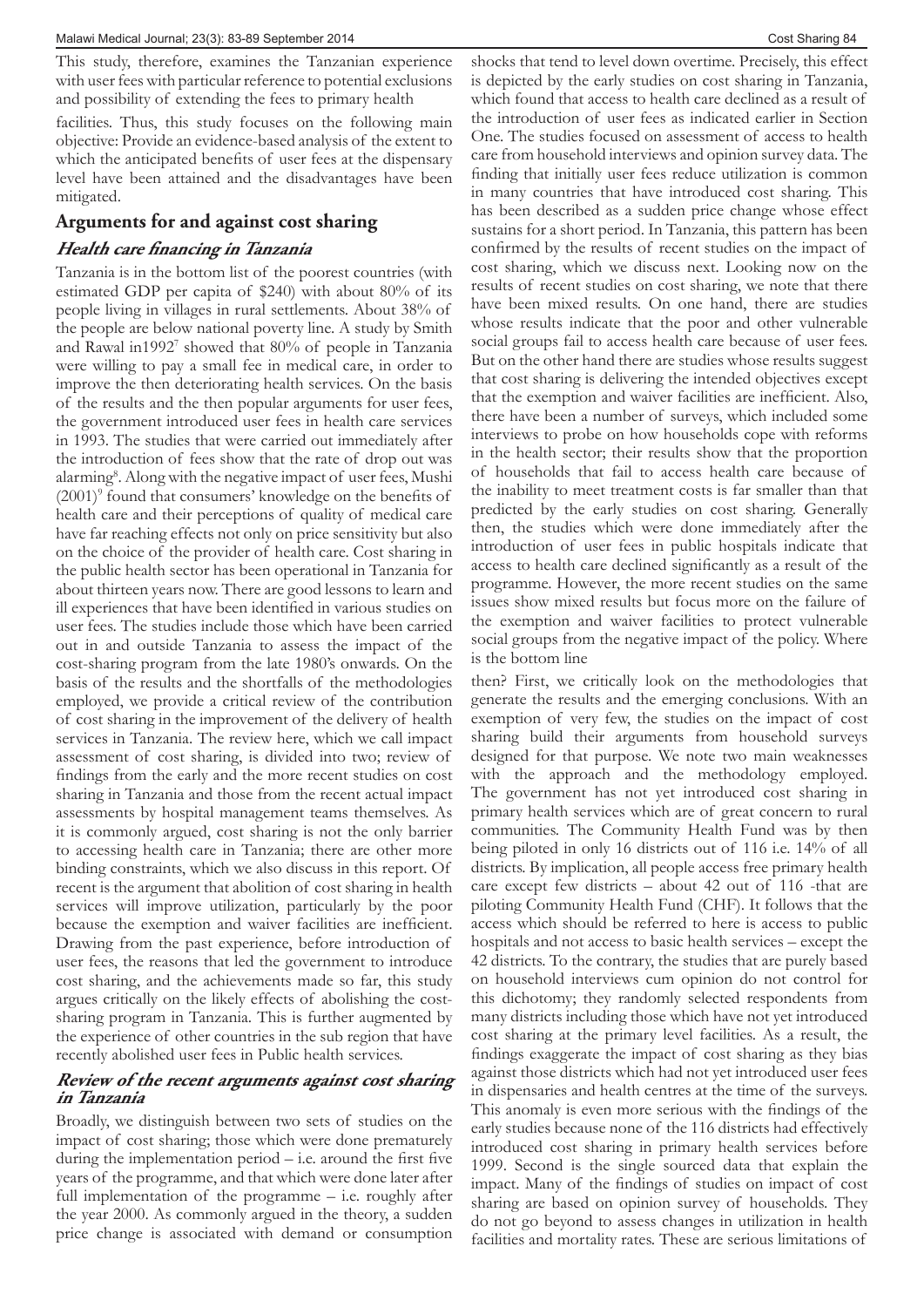#### such studies.

## **Experience with user fees in other countries**

Usually, there are few people who, in the normal course of events, would willingly consume health care purely for its consumption effects on their utility function. Many studies have defined demand for medical care as the probability that an individual seeks medical care in the event of illness. Two broad categories of literature on public health care financing are identified in this approach. One category looks at fees (user fees and insurance schemes) as an alternative source of additional resources for financing public care. This is essentially because the studies found demand to be price inelastic<sup>10</sup>; and household willingness to pay was therefore high: implying that small fees could be introduced without huge drop outs. However, recent empirical studies have varied conclusions, although there is a general view that demand for public health care has declined as a result of user fees<sup>11</sup>. A few studies have shown that the fall in demand was later on reversed<sup>12</sup>. It is also argued that

user fees with reinvestment in quality improve utilization<sup>13</sup>. The mixed results arising from these studies suggest that the basic problem is still at hand. We are not sure whether poor quality free health services are more preferred in the place of fees for improvement. We don't know yet the actual opportunity cost associated with each method we opt for, let alone the benefits in terms of social welfare.

For example, a study on user fees in Bangladesh<sup>14</sup> found that only a small per cent of household resources were spent on health (less than 1% of their stated annual income). The observation that food expenditure accounted for 72% of all household expenditure in approximately one half of Bangladesh households suggested that the small amount spent on health may well be all that is affordable; to spend more may result in withholding of other subsistence resources, which are also essential to health maintenance. It was therefore found that the cost of allopathic medicine deterred families from seeking such care, especially the poorest families.

## **Experience from Community Health Funds in Tanzania**

Parallel with user fees in public health services in Tanzania, the government introduced community health funds (CHF) as a pilot initiative in selected districts in Tanzania. CHF started in 1995 with the general objective of improving the quality of health services in addition to mobilizing additional resources for the provision of the same. The scheme targeted rural population and the informal sector. The operation of CHF differs slightly between districts. In general, households cum individuals are invited to pay a specified annual member ship fee that provides for health services within the terms of contractual arrangements by the two sides involved; the individual and the respective public health service outlets. Those who are either unable or unwilling to participate in the CHF follow the normal cost-sharing programme; that is pay on cash basis at the service outlets. Currently, CHF is operating in more than 42 districts in Tanzania. The experience drawn so far from the initiative is encouraging. We shall briefly discuss two interesting cases of

Hanang and Igunga districts. The CHF scheme in Hanang required that each participating member pay a fee of TZS 10,000 (equivalent to US\$ 6.25) annually. In return, one gets unlimited access to outpatient services in CHF participating service outlets. The non-participating members are served under the earlier cost sharing programme arrangements. A study by consultants from Abt Associates Inc. in 2002 showed that most community contributions for the health services in Hanang came from user fees and not CHF. Enrolment rates for the CHF were fairly low; it was estimated that compliance with the CHF rates was 2.8% of all households in the district. In addition, CHF contribution to health services was only 20% of the total fees collected from health services. In Igunga, a follow up study shows that revenue from cost sharing had increased remarkably. The study shows further that problems of drug shortage had been resolved once and for all. However, the study indicates that by 1999 only 5% of the targeted families had joined CHF. Similarly, in Singida district, it was only 4.1% who had joined the fund. The current study makes two important contributions with regard to the impact of user fees in health care services. One is to bring out explicitly the impact of user fees at the dispensary level; and second is to match two panels of impacts, the households and health facilities. This will bring out matched impacts of quality and access at the facility cum community level.

# **Methodology**

This study is set out to match household data (collected in 2003) and health care providers' data of 1999 – 2005 for which cost sharing became effective. The data were collected from Iringa and Kilosa districts to include three wards cum communities from each district. The selection of the wards for this study follows the matching household data for Kalenga, Ulanda and Mseke wards in Iringa Rural; and Chanzuru, Kibamba and Ulaya wards. Each of these wards has a primary health care facility which compiles routine information on patients' attendance, consultation, collection of revenue, expenditures from revenues, facility capacity, staffing, exemptions and waivers, medical equipment, availability of drugs, utilization of the medical services, etc.

The matching household data for the selected primary health care facilities in Iringa (R) and Kilosa came from a survey of health-care utilization and community health fund. The survey, which covered 500 randomly selected households, was carried out at the end of 2003 to assess compliance with the community health fund (CHF) in the selected six wards of the two districts. The sampling protocols ensured a sample of respondent households which is proportional to the total population of the six wards purposefully selected for the study. The main survey questions included incidences of illness in the last twelve months, medical consultation from various sources of providers, utilization of exemption and waver facilities, health seeking behaviour and cost of access to health services, incomes and expenditure, assessment of quality of services of the providers of health services, availability of medicine, general cleanliness, patients' handling, etc. Heads of households were the survey respondents who gave information about

themselves and the rest of the members of the household. The data were computerized in the SPSS Program for cleaning and carrying out explorative analysis; and thereafter transferred to the STATA Programme for a more rigorous analysis. From the household data, we compute and find out food-poor versus non-food-poor households using the standard World Bank approach to Household Budget Survey (HBS). We thereafter found out the status of access to health care by each of those groups identified by their status of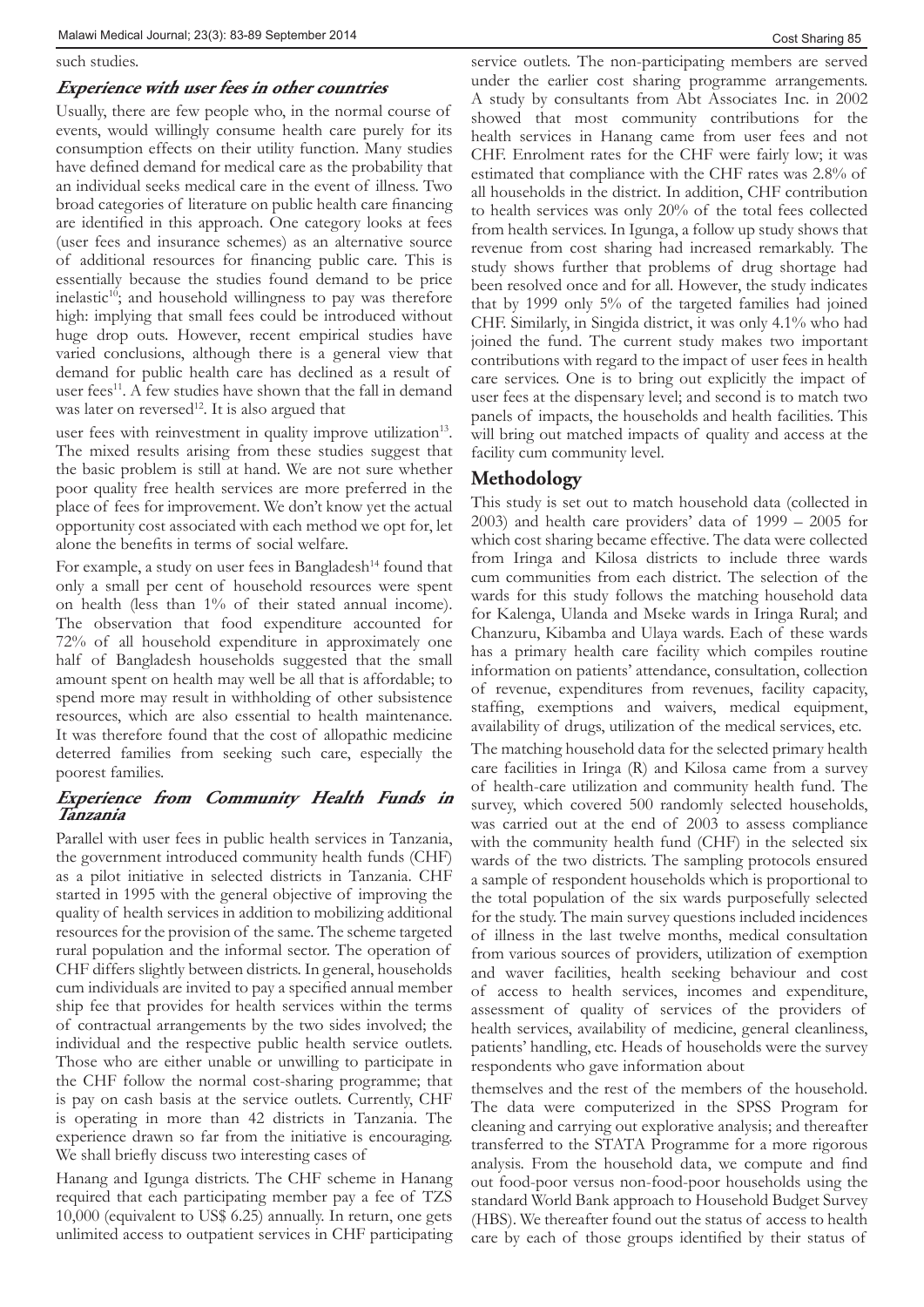poverty. Up to this stage, we were able to determine the impact of cost sharing from the consumers' (households) point of view. Second, we compiled data on access to health care, revenue collection and expenditure from the corresponding primary health facilities. These include health centres and dispensaries found in those wards and villages covered by the 2003 household interviews. We made analysis of the facilities' data to assess attendance by the various social groups over time, under-five mortality rates and quality improvements from cost sharing. Cost sharing in Primary Health services became effective in Iringa (R) and Kilosa districts from 1999-2000. Under the program, households have two options of paying their medical bills. One is over-the-counter direct payment by cash upon receipt of services in public health-service outlets; and the second is pre-payment through the Community Health Fund (CHF). Under the latter option, each participating household pays a fixed amount per year to cover all the household medical expenses in public primary health facilities within the district. In the year 2003, for example, the CHF annual premium was Tshs 5,000. Unfortunately, the data on revenue collection by ward is not available. Primary health care units do not employ accountants to prepare and keep records; neither do they keep records of their expenditure from cost sharing revenue. All the revenue is deposited into a common districtlevel account that is managed by the DMO. Thus, data on cost sharing revenue is mainly available at the district level. Generally, in principle, cost sharing constitutes a barrier to accessing health care because of the price effect. In rural settlements, options for payment of medical bills are two: pay and access health care, or don't pay and seek care from cheaper informal sources including self-care. Private sources of modern health care are rarely available in rural areas. This implies that those who drop out from public health services, as a result of the fees, cannot seek same care elsewhere, they go to inferior sources; and thus we regard them as not being able to access health care. However, there are other reasons why people fail to access health care. These include poor quality of health services, transport costs, etc. These factors can be isolated from each other by examining both health-care seeking behaviour at household level and attendance in the health facilities that serve the respective catchment population. Though however, in principle as quality of health care improves morbidity rates are likely to decline and hence reduce attendance in clinics. Along with the introduction of cost sharing in primary health facilities in Iringa (R) and Kilosa districts, the government has improved public health services delivery by ensuring a more regular inflow of medical supplies at all levels. This has led to a significant improvement in health care services at all levels. Thanks to the effort by our development partners and non-government organizations who are working in the sector. With assured inflow of medical supplies, revenue collected from cost sharing is mainly used to carry out minor renovations, extensions of health facility premises and occasional purchases of medical supplies in case of shortages. However, all the procurements paid from cost sharing revenue must be approved by the respective Health Unit Committee and the

District Medical Officer (DMO). We therefore note two main sources of improvement of public health services: the increased regular government medical supplies and the spending from cost sharing revenue. Surely, separation of the two impacts will require more detailed data; both sources

of improvement have impact on quality, though however cost sharing induces a negative impact on utilization. The latter is precisely our focus; whether as cost sharing revenue improves quality, attendance cum utilization also increase. To bring out such a relationship, we carry out assessment of service utilization in the selected primary health service outlets concurrently with the assessment of health seeking behaviour and costs for households that attend care in the respective service outlets. The impact of cost sharing is thus analyzed from two fronts. One front is to assess attendance in primary health facilities in the selected districts. This is to examine whether there have been drop outs from usage of primary health facilities as a result of cost sharing. And on the second front, we track drop-outs from the corresponding household data to establish whether the impact is on the poor; and if so what is the magnitude. Of course, as it has been established in many other studies, the answers to the problem are not so direct; there are several analytical problems as we have been pointing out.

## **Results and Discussions**

Figures 1 & 2 depict attendance by category of patients in the selected primary health facilities in Iringa (R) and Kilosa for the last six years. Kilosa indicates a continuously rising attendance in MCH services, but a more sharply rising attendance for outpatients and under-five for the year 2001 before declining in the subsequent years.



MCH and under-five medical services in public health units are usually free of charge as per the cost sharing policy document. Under normal circumstances then, the declining attendance for the under-five should not be due to cost sharing. Even though, the sharp increase noted in Kilosa came when the fees were in place, and thus the declining pattern since 2002 does not reflect an impact from cost sharing; it is a descending pattern that went to normalize attendance basing on the year 2000. However, we also observe further from Figure 1 that in general, attendance by all categories of clients stand at higher points in 2005 compared to the year 2000 when cost sharing became effective. The rates of attendance by all categories of patients had almost doubled by the year 2005. In Figure 2, we observe a continuously rising attendance of all categories of clients in Iringa. In fact, the increase in the number of outpatients, the user-fee paying category, recorded the highest jump. Definitely, there are several logical conclusions that we can make from the trends even before going to analyze the household data.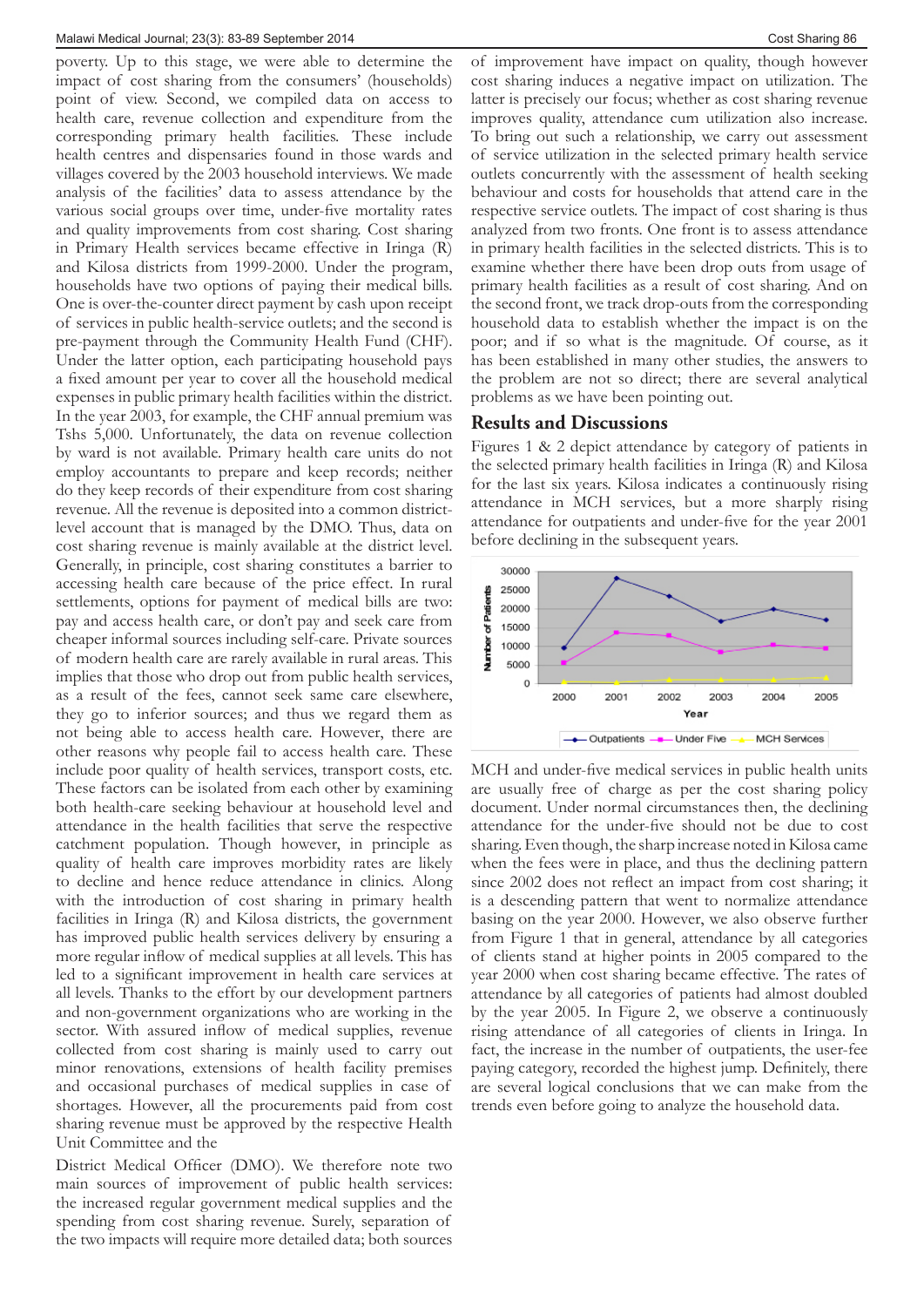

The first conclusion from our analysis of facilities data is that we do not observe a decline in attendance that is directly a result of the cost sharing program. However, in the early years of the program, price shocks reduced attendance which is thereafter levelled up with time. Secondly, the trends suggest that in general there are no households which have been cut off completely from public health services. The average increase with time in both Iringa (R) and Kilosa suggests that even the poor have been taken on-board-but this require further evidence from mortality rates and household data as we indicate in the nextsections. Third is the effectiveness of the waiver and exemption mechanisms. Waivers in public health facilities are discretional short term entitlements to free medical care. These are usually granted by the respective facility management teams; they target patients who for some known reasons fail to pay their medical bills in public health facilities. Exemptions are statutory entitlements, and thus are non-negotiable, that benefit under-fives children and maternal cases. Patients' attendance by the various social groups, as noted in Figure One and Two, does not depict a declining trend; in fact, by the end of 2005, all groups had their attendance increased as compared to the year 2000. By implication then, these results do not suggest that exemptions are totally ineffective as we will give further evidence in the coming sections. Under-five mortality rate is now commonly used as an indicator of the performance of the health sector and the health of the general population. Studies have confirmed strong relationship between underfive mortality rates and the health of the general population. If cost sharing constitutes a barrier to health care we would expect mortality rates for children to worsen and thus the health of the general population. This situation is not depicted in this study, at least for Iringa district whose data for under-five mortality is available.

Figure 3 shows under-five mortality rates for Iringa between 1999 and 2003.



The trend shows that mortality rate for under-fives remained the same after the introduction of cost sharing; in fact in 2003 a slight improvement was recorded. The trend provides evidence that quality of health care and access to it did not decline after the introduction of cost sharing. The interviewed health facilities indicated several achievements with regard to

quality of health care that directly relate to the introduction of cost sharing. The first is improved availability of drugs. Revenue from cost sharing is used to purchase drugs when the usual monthly drug kit supplied by the government runs out before the end of the month. Second is minor rehabilitations including expansion of physical facilities. This has led to an improvement in the physical structures of public health care delivery units. Third is payment of bills for consumption of utilities and security guard for the health facilities. These also include casual employment of staff for cleaning up the facilities. These are services which are not regularly paid for by the central government. In some areas, for example Ulaya ward in Kilosa, communities have managed to build a patients ward for MCH services This include installation of regular water supply. But important also on quality improvement is control and resource management dimension that is associated with cost sharing. With fees, both the clinical staff and clients become somehow more efficient in the management of resource. The clinical staffs have to account for every tablet received as they submit financial reports on procurement and sales. On the other hand, clients have become more careful first in the decision to consult, and second on the prescription and drugs they buy from hospital pharmacies. This has discouraged abuse of health facilities. The financial contributions also inculcate a sense of ownership and responsibility from the catchment population. These are aspects of quality that are difficult to attain in a free public health care regime. However, there are also several reported problems with regard to the cost sharing policy. These include poor management of the funds collected from cost-sharing, inability to pay for some of the consulting patients, complementary services like competent clinical staff that would make cost sharing more effective are not in place across all primary health facilities. These are problems cum challenges that compromise the achievements of the

policy.

## **Results of the Analysis of the Matching Household Data**

The research claim of this paper, as stated earlier, is that impact assessment of user fees on access to public health care has to take both the provider and the household data on board. Facilities have records on utilization, revenue and expenditure from cost sharing. On the other hand, we cannot establish which type of families and individuals that are denied health care unless we interview and analyse household information on illness and health care. This is precisely the idea of matching facility and household data. The analysis of data from public dispensaries and health centres above does not provide a distinction between poor and non-poor segments of the population in question. Further, we cannot qualify the increasing attendance with certainty that the poor are on board. Surely then, we need deeper analysis to explain the upward trends in consultations in primary health facilities in the selected areas. This is what we do next. The matching household data for the selected primary health care facilities in Iringa (R) and Kilosa come from a survey on health-care utilization and community health fund. The survey, which covered 500 households, was carried out in the end of 2003 to assess compliance with the community health fund (CHF) in the selected six wards of the two districts. This study analysed the data to find out and compare the matching evidence of the impact of cost sharing on access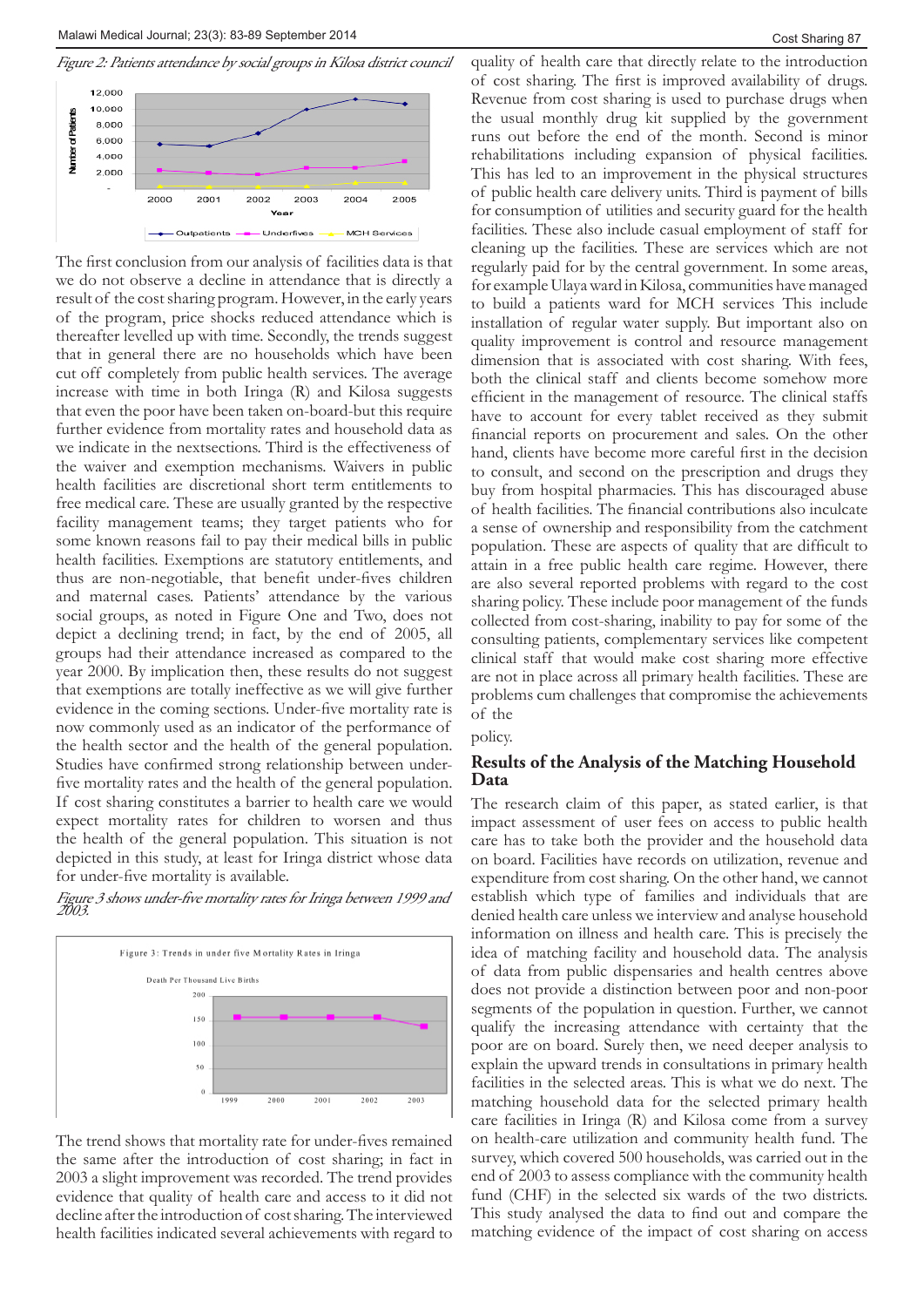#### to public primary health care.

The data indicate that 56.6% of all the members of interviewed households reported at least one episode of illness in the last twelve months. Of those reporting illness, 52% were not entitled exemptions in public health facilities. The data has information on household consumption, similar to that compiled by the World Bank Household Budget Survey (HBS). From the data, we computed household poverty profiles based on adult equivalent scales. The results indicate that 16% of the sample households are poor. Of the poor cohort, 46% reported illness last twelve months. The analysis showed further that of all reporting illness in the sample, 13% are poor. And of all the non-poor, 59% reported illness for the last twelve months. We note from this analysis that the non-poor report higher morbidity rates than the poor, and hence, by default, they consume more health care than the poor. Analysis of data indicate further that of all the households reporting illness in the sample, 21% did not consult public nor private allopathic sources of medical care; and we do not observe significant differences between the poor and the non-poor.

| <b>Stated reason</b>                            | Percent of non-poor<br>stating $(n = 248)$ | Percent of poor stating<br>$(n = 80)$ | Percent of all who<br>didn't seek care (n = |
|-------------------------------------------------|--------------------------------------------|---------------------------------------|---------------------------------------------|
|                                                 |                                            |                                       | 60)                                         |
| Minor illness                                   | 40.6                                       | 75                                    | 43.8                                        |
| No one to accompany<br>the sick                 | 10.6                                       |                                       | 9.7                                         |
| Could not afford to pay<br>for medical services | 3.8                                        | 12.5                                  | 4.5                                         |
| Lack of money to pay<br>for transport           | 24.4                                       | 6.3                                   | 22.7                                        |
| Chronic diseases                                | 8.7                                        | 6.3                                   | 8.5                                         |
| Other reasons                                   | 11.9                                       |                                       | 10.8                                        |

But more interesting in this paper, are those who did not seek care (the 21%). What were the reasons for not seeking care? How this observation is related to the previous results from the analysis of the facility data? We observe in Table 1 that the major hindrance to accessing health care is transport cost. About 22.7% of those with major illness failed to access health care because they had no money to pay for transport. These include both the poor and the non-poor. Travelling costs accounted for a substantial expenditure in accessing health facilities because of the travelling distance. This can be higher than the anticipated cost of treatment and thus making access to health services exorbitantly high. Of all who did not consult for medical care, 4.5% did so because they did not have money to pay for the expected treatment. And majority of these were the poor though are a small number in absolute dimension. The Table indicates further that majority of those poor households who did not seek medical consultation did so because they considered the respective illness as minor. This is in fact 75% of all the nonconsulting poor people. How then do we explain the results of the analysis of the health facilities' and

households' data? First we find that the overall negative impact of user fees on access to health care is 4.5% of the reasons why people do not consult in the event of illness. Analogously, the impact on the poor is 12.5% for those

reporting illness in the last twelve months. However, this effect was not observed at the facility level, which suggests that the impact of quality on attendance would offset the negative impact of user fees if the exemption and waiver facilities are fully functional. But at the same time, the quality effect that originates from the on-going government effort and the spending from the user-fee revenue has increased consultation in public medical facilities particularly by the non-poor. The positive effect on attendance more than offsets the negative effect for the non-poor. This suggests that there are a few households who cannot access medical care in public health facilities because of the fees. This calls for further improvement of the waver mechanisms to make the quality effect fully inclusive of all social groups.

Concluding Remarks and Implication of the Results

The claim of this study was that the impact of cost sharing on quality and utilization of health services should be approached from both the provider and the clients cum households. The analyses in this paper are based on the two sides. We collected data on selected primary health care units in Kilosa and Iringa districts. We then analysed the data to look on the trends of patients' attendance by various social groups. Along with the trends, we analysed mortality rates as proxy to the general health of the population and quality of health care. The combined analysis of the facilities' and mortality data was matched with analysis of matching household data from the catchment communities. The results of the analyses indicate that quality of primary health care has improved. Attendance and hence utilization in health facilities has also increased. Mortality rate, at least for Iringa, has not worsened. By implication then, cost sharing appears to have a positive impact on the provision of primary health care, except for a few cases that fail to consult because of the fees. An appropriately managed exemption facility is likely to eliminate the negative impact.

As long as quality primary health care is regularly available and accessible, economic activities at household level will be smoothened; more regular labour force will be available for regular agricultural production as days of illness and walking distances are reduced. Poor quality of primary health facilities will imply that sick people walk long distances in search of health care or stay long before attending care. This increases poverty. The government is not yet able to fully finance all medical requirements at the primary level. At the moment, community contributions appear to be the only reliable and sustainable long term financing option.

## **References**

1. Mwabu G.,and Mwangi W. Health –Care Financing in Kenya: A Simulation of Welfare Effects of User Fees. Social Science and Medicine J 1986; 22: 763-767.

2. Hongoro C. and Chandiwana S. 1994. The Effects of Enforcement of User Fees on the Health-Care Delivery System in Zimbabwe. A study financed by UNICEF in collaboration with Harare Blair Research Laboratory and Ministry of Health and Child Welfare.

3. Litvack J. and Bodart C. User Fees plus Quality Equals Improved Access to Health Care: Results of a field Experiment in Cameroon. Social Science and Medicine J 1993; 37: 369-83.

4. Mbugua JK, Bloom G H and Segall M. The Impact of User Charges on Vulnerable Groups: The Case of Kibweziin Rural Kenya. Social Science and Medicine J 1995; 41(6): 829-835.